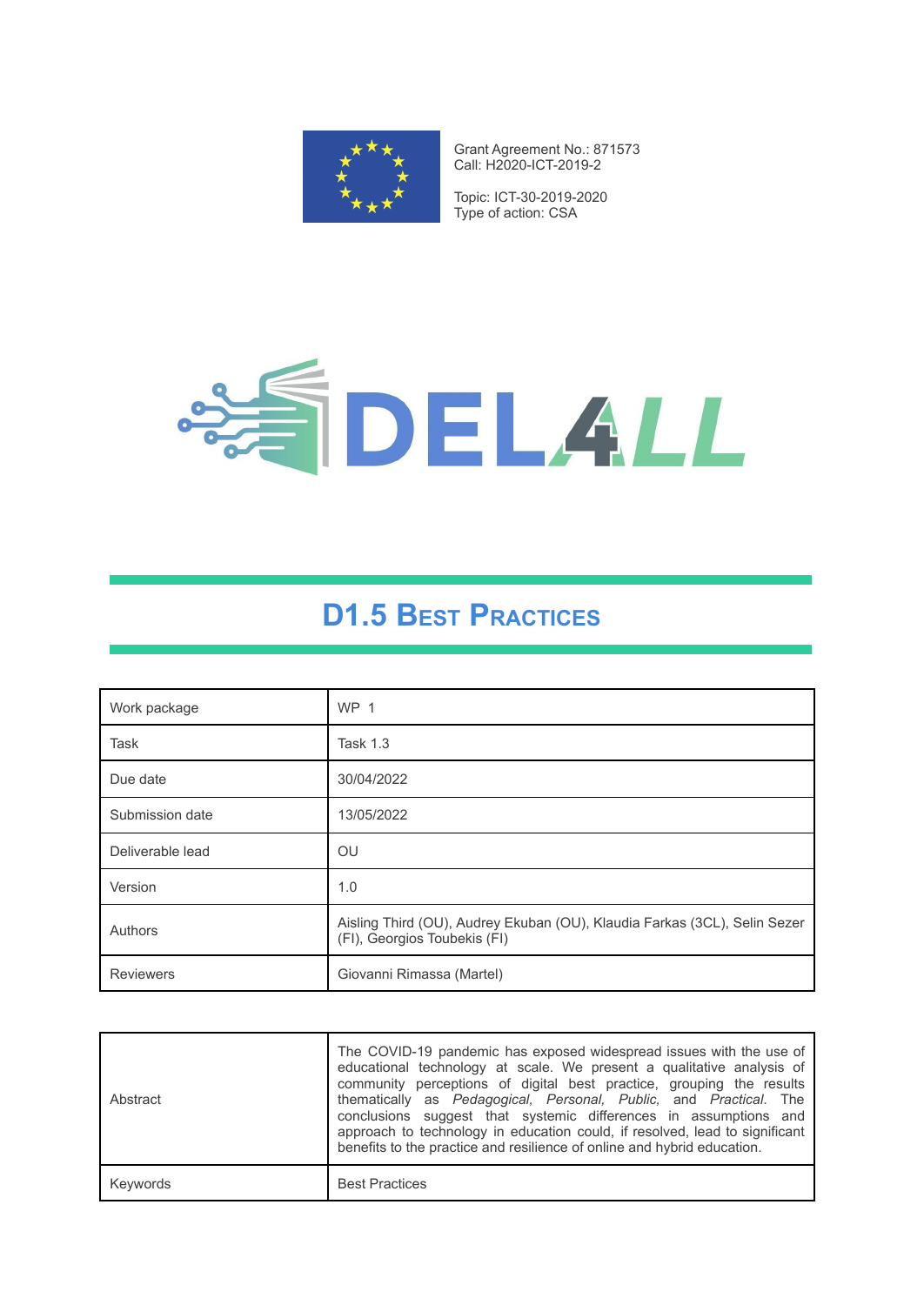

#### **DISCLAIMER**

The information, documentation and figures available in this deliverable are written by the "Digital Enhanced Learning for ALL" (DEL4ALL) project's consortium under EC grant agreement 871573 and do not necessarily reflect the views of the European Commission.

The European Commission is not liable for any use that may be made of the information contained herein.

## **COPYRIGHT NOTICE**

© 2020 - 2022 DEL4ALL Consortium

| Project co-funded by the European Commission in the H2020 Programme |                                                                           |                                |  |
|---------------------------------------------------------------------|---------------------------------------------------------------------------|--------------------------------|--|
|                                                                     | Nature of the deliverable:                                                | to specify R, DEM, DEC, OTHER* |  |
| <b>Dissemination Level</b>                                          |                                                                           |                                |  |
| PU                                                                  | Public, fully open, e.g. web                                              |                                |  |
| <b>CL</b>                                                           | Classified, information as referred to in Commission Decision 2001/844/EC |                                |  |
| CO                                                                  | Confidential to DEL4ALL project and Commission Services                   |                                |  |

*\* R: Document, report (excluding the periodic and final reports)*

*DEM: Demonstrator, pilot, prototype, plan designs*

*DEC: Websites, patents filing, press & media actions, videos, etc.*

*OTHER: Software, technical diagram, etc.*

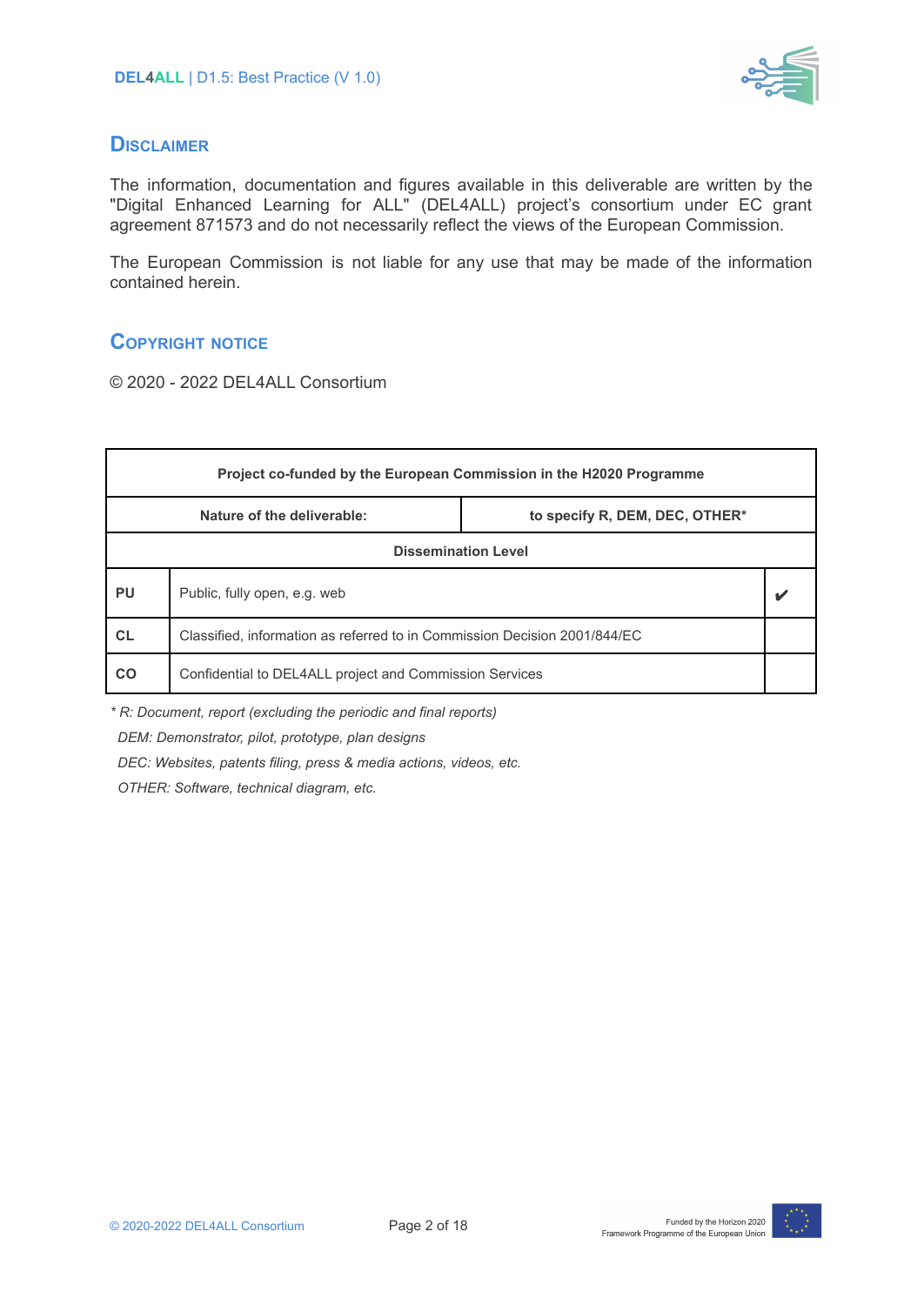

## **EXECUTIVE SUMMARY**

In the early months of 2020, public health measures in many countries globally included a range of "lockdown", or quarantine, restrictions involving the closure of schools and universities, and various limitations on non-essential movement, to limit the spread of COVID-19. These measures clearly had a huge effect on the education and lifelong learning sectors, and their activities. Prior to this, the vast majority of formal learning, and a great deal of informal and non-formal learning, took place face-to-face physically, using established methods and pedagogical approaches, and with supporting infrastructure such as classrooms, lecture halls, and so on. Digital and online education, or blended and hybrid forms partially online and partially face-to-face, were certainly widely-used, with technology and digital education playing increasing roles in face-to-face teaching, but were by no means the norm.

This forced mass adoption of online and hybrid learning globally due to the COVID-19 pandemic. This document describes the implementation and results of qualitative research into understandings of best practice, and the barriers to it, among the community of the DEL4ALL project and beyond.

Based on recordings and shared digital whiteboards recording the discussions and conclusions of seven online events held or joined by DEL4ALL project participants, participants' views were analysed into four main subthemes of best practice: *pedagogical, personal, public,* and *practical*.

The studies found that:

- П There is a gap between systems and policy, and requirements and implementation, with regard to assumptions about best practice,
- П Best practice is fundamentally open, shared, and collaborative, and
- П Barriers to widespread use and understanding of digital best practice are systemic, relating to policy, infrastructure, and scale.

Best practice for digital education is to put pedagogy first, and consider the educational goals and context of the use of technology, rather than starting from the technological perspective and treating pedagogy as an afterthought. Reference to specific technological implementations may be helpful in the limited sense that they display elements of the above-mentioned subthemes of practice as examples, but this approach does not serve to showcase best practice.

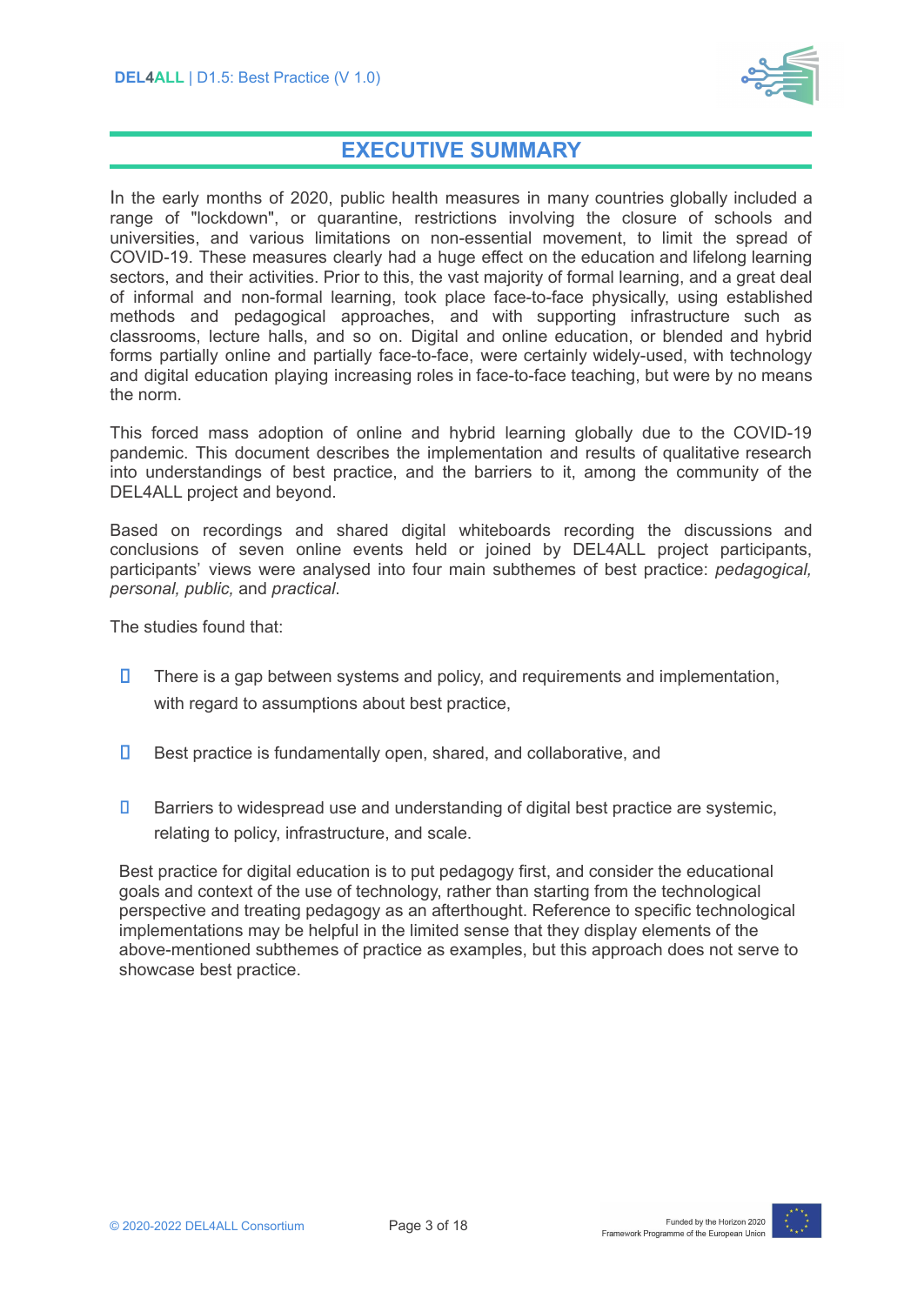

## **TABLE OF CONTENTS**

| 1                  | <b>INTRODUCTION</b>                   | 7              |
|--------------------|---------------------------------------|----------------|
| $\overline{2}$     | <b>METHODOLOGY</b>                    | 8              |
| 2.1                | Data Collection & Analysis            | 8              |
| 1.                 | Activities and Implementation         | $\overline{9}$ |
| 3                  | <b>WHAT IS BEST PRACTICE?</b>         | 13             |
| 3.1                | Pedagogical                           | 13             |
| 3.2                | Personal                              | 14             |
| 3.3                | Public                                | 15             |
| 3.4                | Practical                             | 15             |
| $\overline{\bf 4}$ | <b>CONCLUSION AND LESSONS LEARNED</b> | 17             |

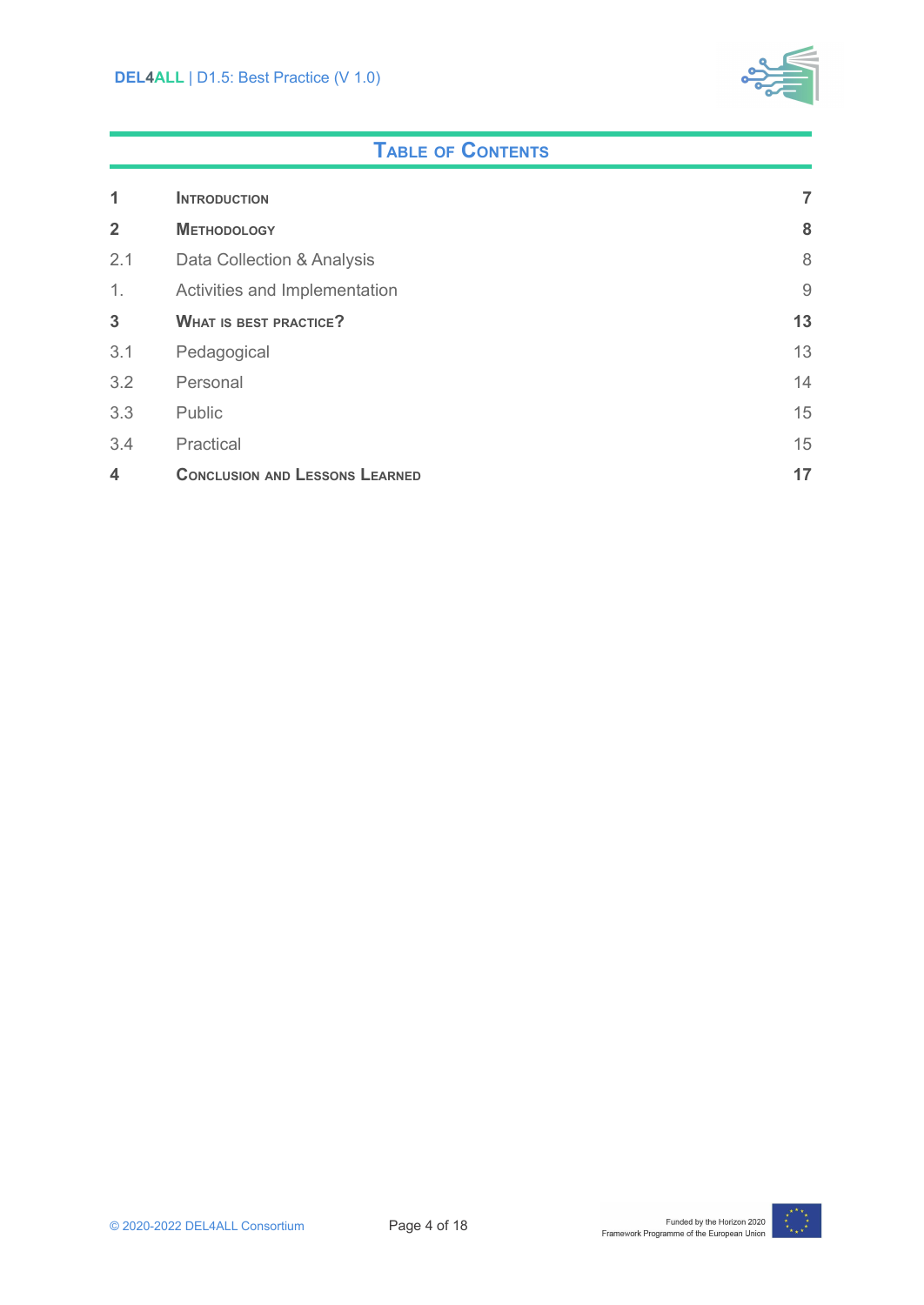

## **LIST OF TABLES**

| 1                  | <b>INTRODUCTION</b>                   | 7              |
|--------------------|---------------------------------------|----------------|
| $\overline{2}$     | <b>METHODOLOGY</b>                    | 8              |
| 2.1                | Data Collection & Analysis            | 8              |
| 1.                 | Activities and Implementation         | $\overline{9}$ |
| $\mathbf{3}$       | <b>WHAT IS BEST PRACTICE?</b>         | 13             |
| 3.1                | Pedagogical                           | 13             |
| 3.2                | Personal                              | 14             |
| 3.3                | Public                                | 15             |
| 3.4                | Practical                             | 15             |
| $\overline{\bf 4}$ | <b>CONCLUSION AND LESSONS LEARNED</b> | 17             |

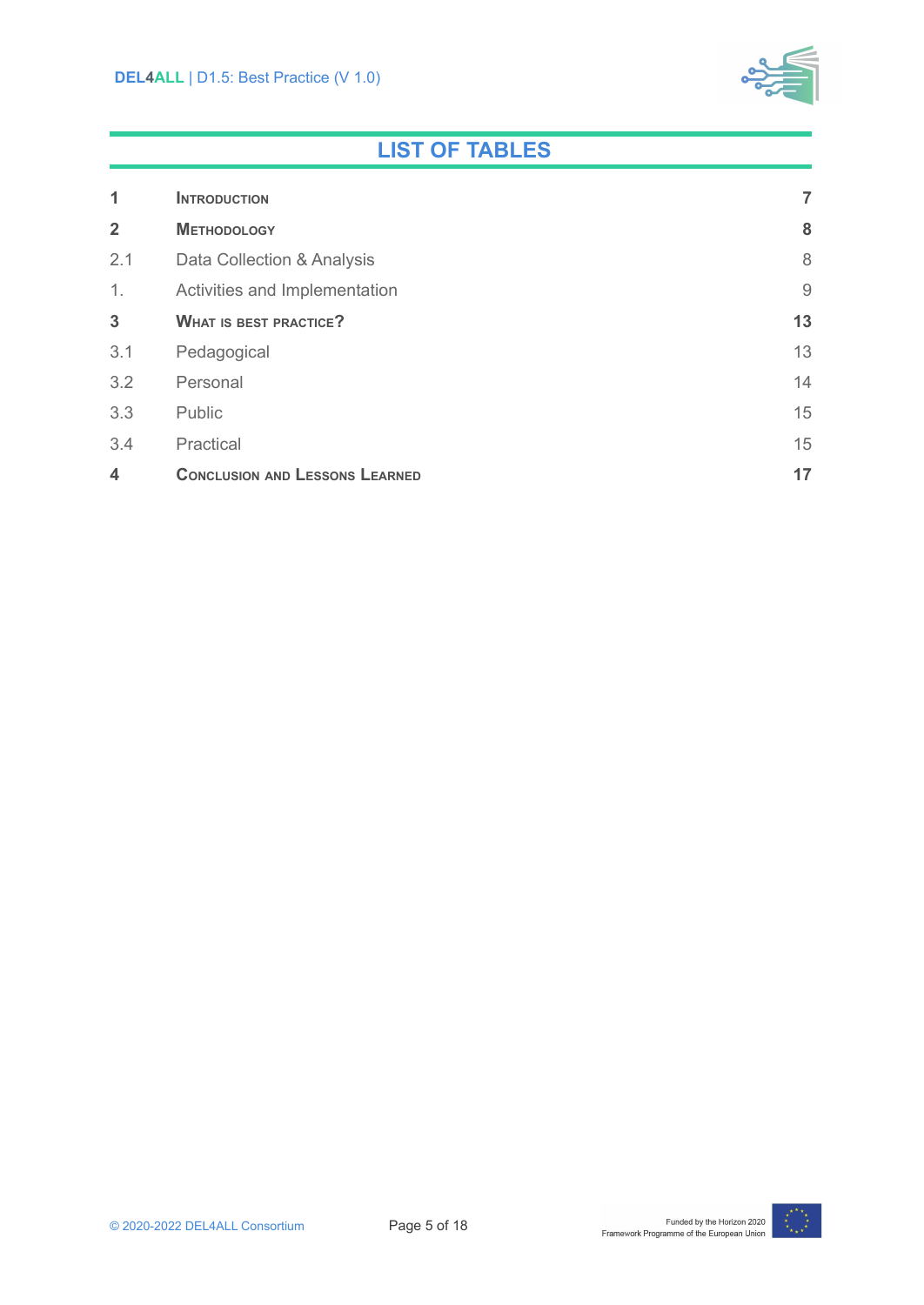

## **ABBREVIATIONS**

- **ADHD** Attention-Deficit Hyperactivity Disorder
- **BYOD** Bring Your Own Device
- **NLP** Natural Language Processing
- **OER** Open Educational Resource

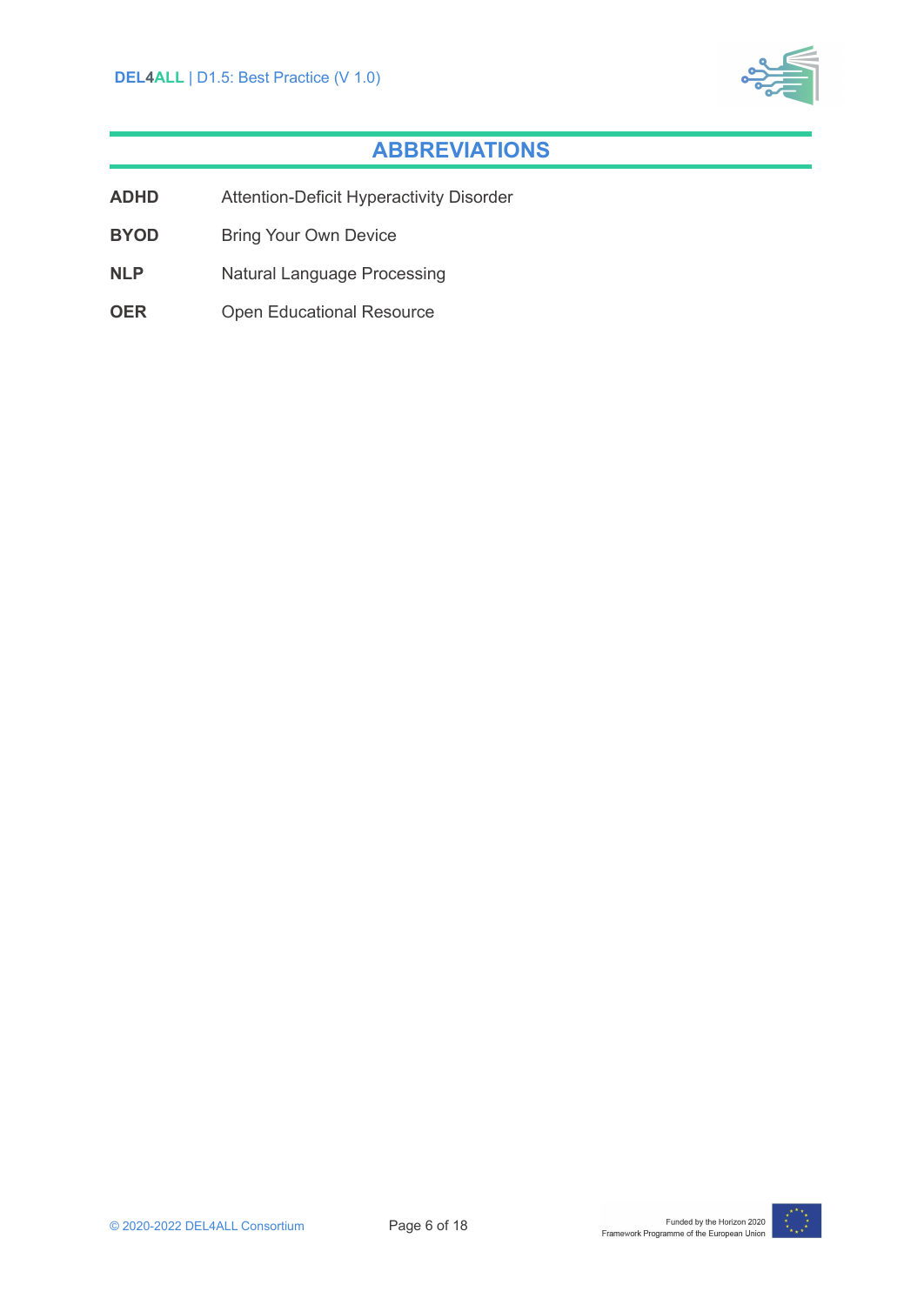

#### <span id="page-6-0"></span>**1 INTRODUCTION**

We present the final report on best practice with digital educational technology of the DEL4ALL project. DEL4ALL is a Coordination Support Action under the European Union's Horizon 2020 framework programme, initially intended to run from January 2020 to December 2021, but extended to April 2022 in light of the global COVID-19 pandemic. The aim of the project has been to map the landscape of advanced technology in digital education in Europe - technologies such as blockchain, augmented and virtual reality, and others.

The significant change to the education environment that came alongside COVID-19 was that, of necessity, distance and online education became the *default*, and often only, forms of teaching and learning for most formal and non-self-guided purposes. One of the consequences of this shift in the immediate term for DEL4ALL was a change in the topics of informal conversations project partners found themselves having with their respective wider networks in education, and seeing in the public discourse. The overarching theme was that many educators were struggling with knowing how best to achieve their teaching goals, due to

- Unreliable or unavailable infrastructure or technology
- Unfamiliarity with digital pedagogies
- Lack of time, energy, resources, and materials
- Difficulty with engagement and feedback, and with formal assessment.

The combination of these often seemed to lead to, or be related to, the replication of face-to-face methods in an online environment. Similar issues with regard to engagement, fatigue, and access to reliable technology were reported by students.

Of course, the COVID-19 measures were in response to an emergency, but one that, at the time of writing, is still having significant global effects on society more than two years later, and there is reason to be uncertain about how the education world would be able to respond to future crises, whether other pandemics, climate crises, or something else. In short, what has been exposed is a lack of *resilience* in education.

Perhaps the clearest observation to strike home to a project intended to focus on advanced technologies is that "advanced" turned out to have a different meaning in wider practice than we (and, anecdotally, the wider technology-enhanced learning community) had previously thought. "Advanced '' was not only virtual reality, but also reliable videoconferencing; not only cryptographically secure distributed ledgers, but also shared interactive workspaces, and so on. It became quickly apparent that the pandemic response had brought to light, and prominence, significant open questions and issues in the real-world large-scale use of technology for education. We therefore set out to explore how digital and hybrid educational best practice is perceived and understood by the educational community, and what difficulties and opportunities they perceive for it. This qualitative analysis, drawn from workshops and focus groups held during the project, complements the DEL4ALL Technology vs. Education Matrix [1], which contains a structured catalogue of digital education activities, categorised by various aspects of learning context, and feeds into the DEL Roadmap and Policy Recommendations [2].

We begin by presenting our methodology and initial exploratory study, whose findings informed the input to later activities. We then describe these more in-depth qualitative data collection activities and analysis, and group the responses into four themes representing participants' collective understandings of best practice, and the barriers to it, in the light of COVID-19 and beyond. We consider best practice as *Pedagogical, Personal, Public,* and *Practical.*

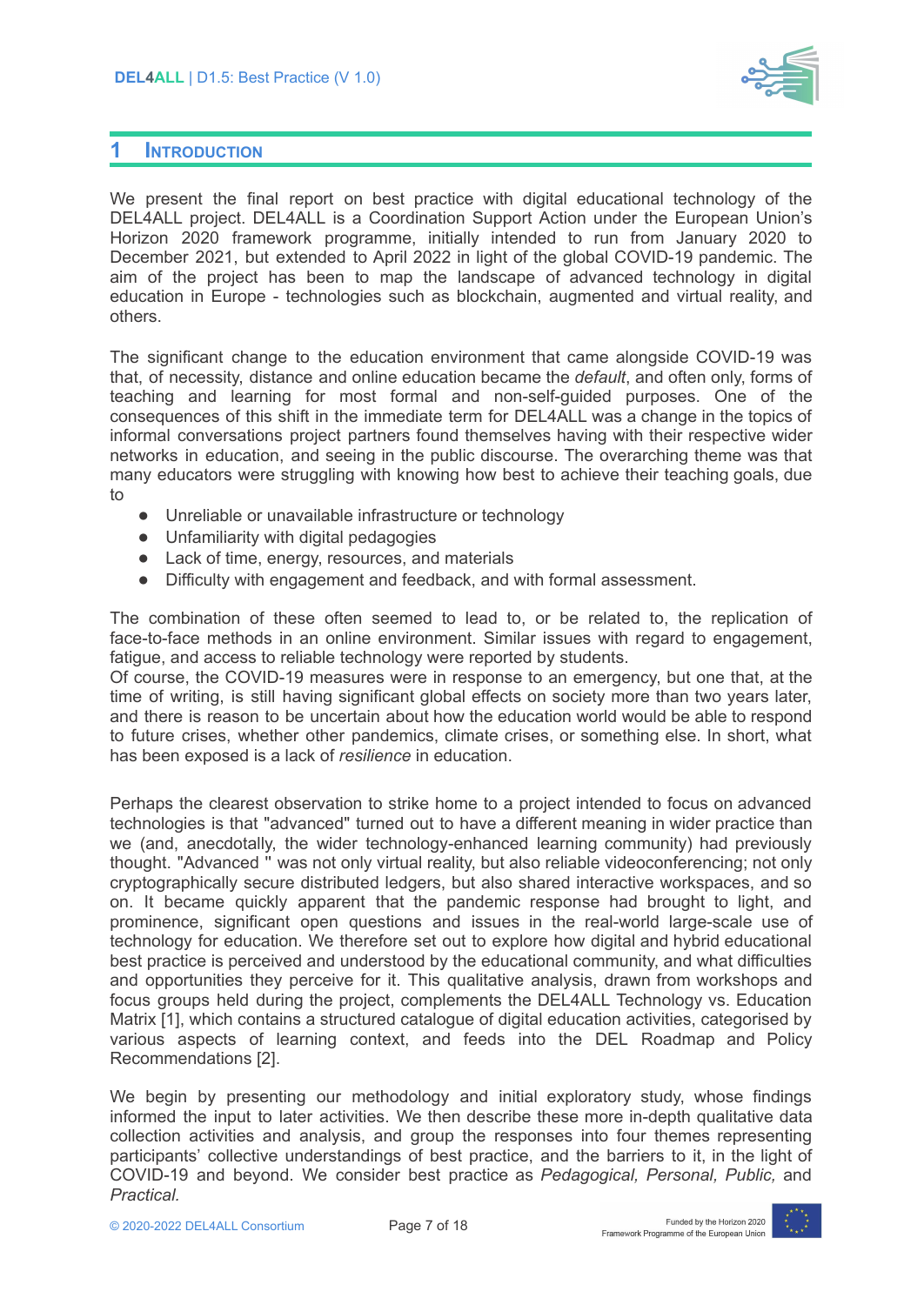

### <span id="page-7-0"></span>**2 METHODOLOGY**

Our approach to the topic of best practice, and how to understand it, has evolved in response to input from the DEL4ALL community, a response which itself was noticeably affected by the COVID-19 pandemic and the associated crisis response.

## <span id="page-7-1"></span>**2.1 DATA COLLECTION & ANALYSIS**

We intended from the outset to take a bottom-up approach, aiming to develop a picture of best practice by aggregating community input, rather than a top-down approach which may have relied on assumptions which did not in reality hold. The core methodology, at a high level, is as follows:

- 1. Solicit input from the community about digital education topics
- 2. Organise the responses by:
	- a. The Technology vs. Education data model, and
	- b. Thematic grouping by content (as themes emerged in the data)
- 3. Analysis of lessons learned.

At a more concrete level, a range of specific methods were used at each of these steps, depending on the type of data, questions, etc. Specifically:

- 1. (Structured)
	- a. Surveys
	- b. Crowdsourcing
	- c. Landscape scanning

(Narrative)

- d. Interviews
- e. Workshops
- f. Focus groups and small group discussion
- g. Shared whiteboard mapping
- 2. (Technology vs. Education model)
	- a. Web form/spreadsheet (for structured data only)
	- b. Manual annotation and cross-checking by project partners

(Thematic)

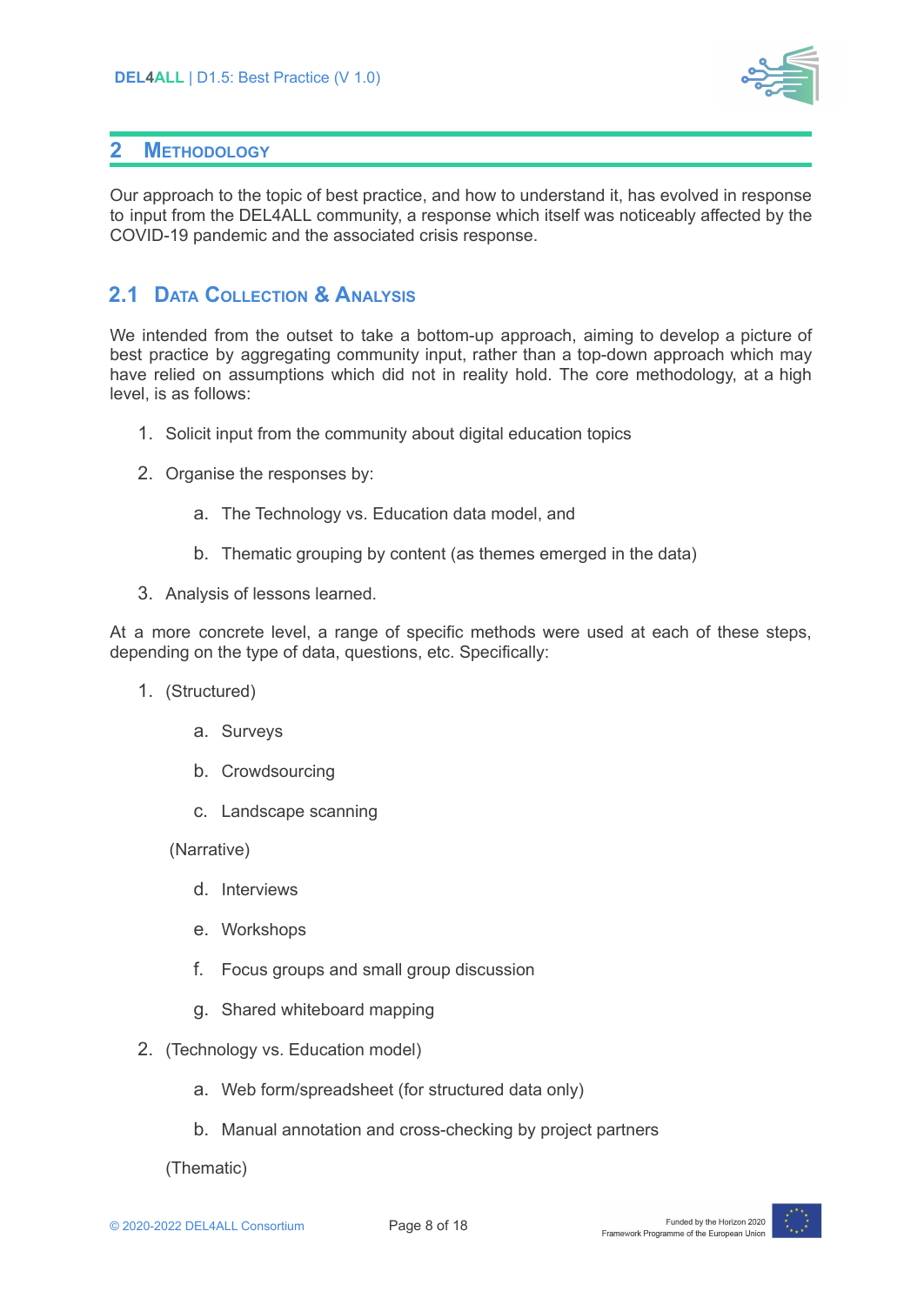

- c. Manual analysis by project participants
- d. Automatic topic modelling using Natural Language Processing (NLP) methods
- 3. (Structured, modelled data)
	- a. Automated aggregation & quantitative analysis

(Thematic data)

- b. Automated topic modelling using NLP methods
- c. Qualitative discussion and analysis

Each of these activities were planned and designed across the project as a whole to maximise the effectiveness of data collection while minimising the time and effort requested of the community.

As might be expected, the effects of COVID-19 on education, and in particular, the mass need to move education to online and digital means, had consequences on the topics of concern to the community at all levels, and from all perspectives. Early feedback from the community about the effects of the pandemic made it extremely clear that the overarching issues and concerns about best practice were not related to catalogues of technology *per se*, but rather with structural and contextual issues. An increasing focus on qualitative data was therefore thought to be necessary as the most informative path.

## <span id="page-8-0"></span>**1. ACTIVITIES AND IMPLEMENTATION**

Based on the concerns and questions being raised, we used the following as a framework for discussion with attendees of an interactive workshop organised by DEL4ALL at the EC-TEL conference.

- *A. Best Practice*
- A1. What constitutes best practice in digital education?
- A2. What changed or did not in the COVID era?
- A3. What are the challenges and barriers to best practice adoption?

*B. Stakeholders*

B1. What are stakeholders mostly looking for? (Details of projects, people, communities)

B2. What are the important use cases?

B3. What are the important community groups and forums?

B4. How do you identify relevant use cases, communities, best practice

B5. What factors are important in searching for use cases, communities, or best practice?

*C. Goals*

C1. What are the gaps that affect you most in research/evidence/understanding?

C2. What are the gaps that affect you most in policy?

C3. What is the relationship between the commercial landscape and policy requirements/roadmap(s)?

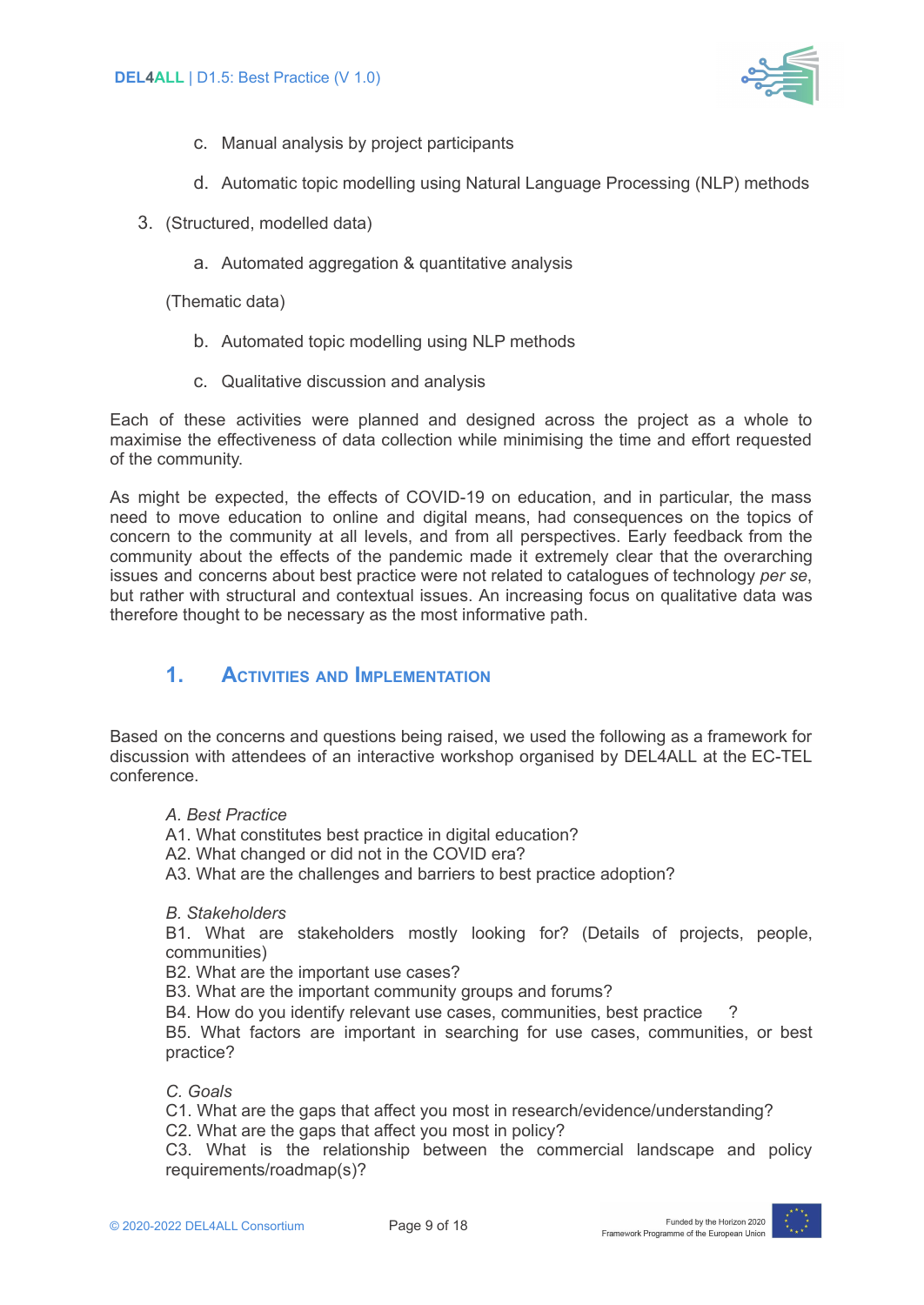

The questions under C (Goals) are shown here only for completeness; the input provided from them was not significantly relevant to best practice – as noted, events such as this were planned as unified activities across the project. We summarise the workshop outcomes, by question, below.

#### *A1. What constitutes best practice in digital education?*

The responses on the nature of best practice almost all had two common themes: pedagogical strategy, and community social interaction, with the exception being a recommendation for a learning analytics platform. On the pedagogical front, there was significant focus on synchronous and conversational interactions – the social links between educator and learner. Multiple responses referred to the pedagogical concept of the "flipped classroom" – if not always by name  $-$  the idea that instead of contact time being used to share knowledge, and reflection/consolidation happening in a learner's own time, learners can explore topics and take in new information by themselves, and contact time can be used for discussion and understanding. Participation and feedback and the idea of a sustainable learning community, were seen as important.

#### *A2. What changed or did not in the COVID era?*

Responses have backed up what the informal perceptions mentioned earlier had said: difficulties with "Zoom fatigue", time management and communication, rigidity of learning materials, the move from offline to online tools, and determining student attention were all mentioned. There were also forward-looking responses: a greater appreciation of online teaching as distinct from face-to-face, and the potential to use dynamic and multimodal forms of interaction; and aspirational goals such as to reduce screen time. Adaptive pedagogy and development were acknowledged as goals.

#### *A3. What are the challenges and barriers to best practice adoption?*

There were many responses on the subject of barriers, as might be expected from, during, and in the immediate aftermath of, a crisis, with a mix of concrete and broad concerns identified. These included the sudden change of environment and its effects on students, and the lack of leadership and training. Lack of capacity and resources was also noted, particularly learning materials and Open Educational Resources (OERs) adapted for online teaching. Concern at the time requirements for digital teaching were accompanied by pastoral concerns about the lack of friendship and networking environments and social interactions. Finally, problems with supporting infrastructures and availability and reliability of devices were raised, and with the levels of societal technical literacy. At least one respondent acknowledged that students often have a significant advantage over their teachers when it comes to technical literacy.

#### *B1. What are stakeholders mostly looking for? (Details of projects, people, communities*)

The responses regarding stakeholder goals include multiple points about learning and sharing from relevant communities, and organisational leadership and training, with change management. Overwhelmingly, however, the interest was in adaptable and reusable learning materials, with the majority of responses identifying these as the goal.

#### *B2. What are the important use cases?*

The particular use cases reflect the concerns identified above for pedagogically-motivated approaches, subject-based learning recommendation of resources, secure assessment, social education, and learning with physical elements. There were multiple answers suggesting that Artificial Intelligence (AI) could provide assistance in teaching and learning, but without details of how or with what. There were also specific suggestions such as video editing on tablets, and technology for teaching psychomotor skills.

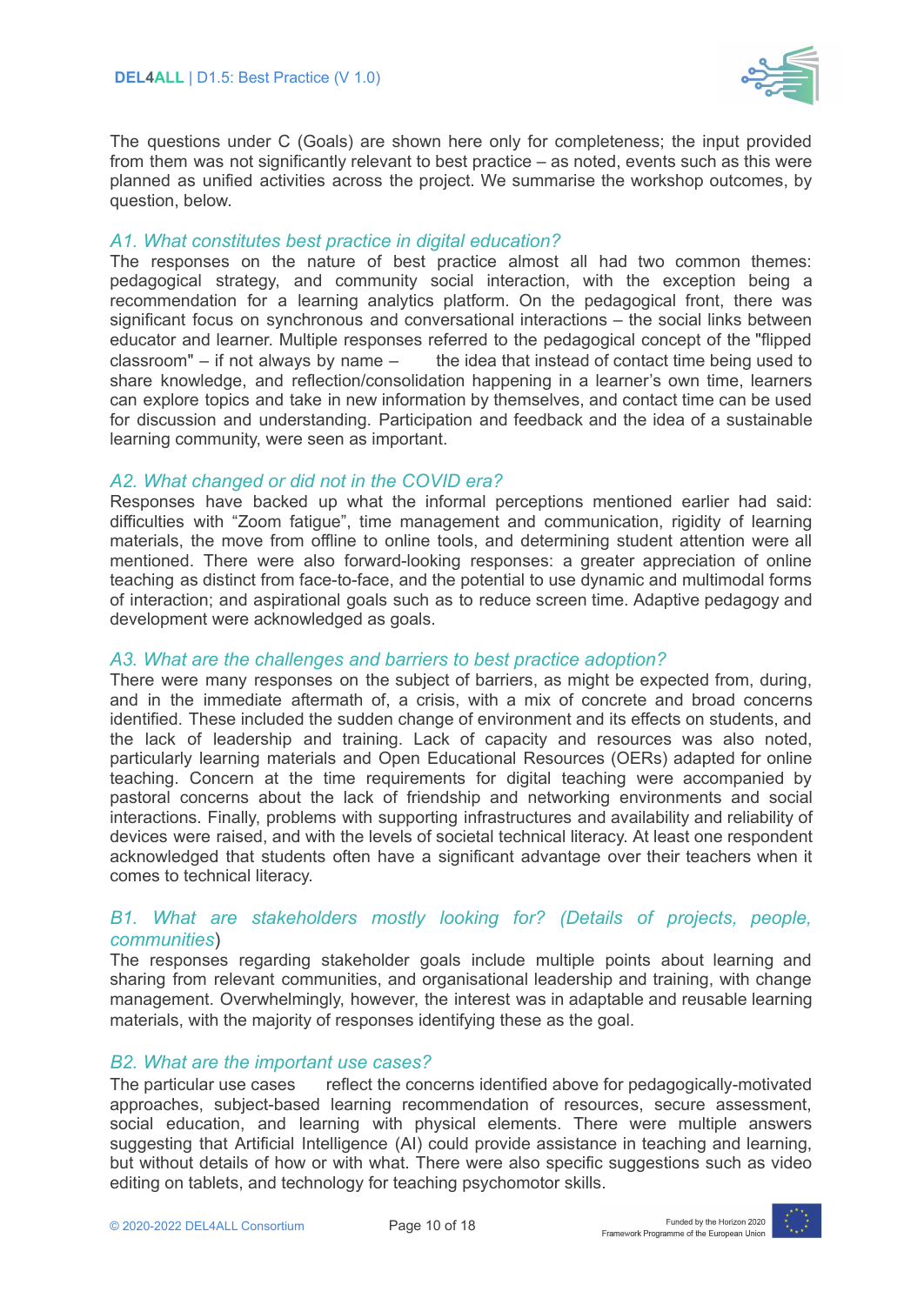

#### *B3. What are the important community groups and forums?*

Noteworthy points beyond named groups and forums, and types of forum, such as StackOverflow, European bodies, lifelong learning platforms and student-teacher associations, were some suggestions towards local community support and inclusion, in the form of student feedback and more social lecture notes.

#### *B4. How do you identify relevant use cases, communities, best practices?*

The identification here seemed very much to have a "sharing" flavour; expert input and sharing experiences were suggested alongside focus groups, community meets, interactive storytelling, and other social means. Notably absent was mention of authority or public policy and guidelines as sources here.

#### *B5. What factors are important in searching for use cases, communities, or best practice?*

Relevant factors range from feasibility, practical requirements, usability, and compatibility, to wider concerns such as pedagogical soundness and purpose, discovery from different contexts, and the availability of community feedback from any resources found. At suitable volumes of data, the feasibility of recommender systems was also mentioned.

Across all questions, the themes which emerged included pedagogy, materials and resources, technology and practicality, social, community, and pastoral concerns, participation and feedback, and policy and organisation.

Based on the input above, we refined a smaller set of questions focusing more explicitly on best practice. These are grouped together to give the following:

Imagine any educational goal (e.g., learning design):

- 1. What criteria do you use to determine best practice?
- 2. How do you discover what other people do?
- 3. If you identify a use case that matches your criteria,
	- a. what factors do you consider to fit it to your own context?
	- b. how do you adapt it? What barriers are in your way?

The goal here was to narrow in on how educators perceived and understood the nature and realities of best practice, drawing from the strong message that best practice is shared and social, and also pedagogically-grounded and contextual.

These questions formed part of the inputs to six further events for discussion with experts and members of the larger educational community. Four of these were termed "coffee chats" with DEL4ALL experts, themed around the three strategic priorities identified in the Research Agenda, and one an overview session; the other two were workshops held by the DEL4ALL project, and externally at the ICEDU conference. The topic of the latter was explicitly that of rethinking best practice in the aftermath of COVID-19.

| Event                          | <b>Topic</b>                             | Abbreviation                                                             |
|--------------------------------|------------------------------------------|--------------------------------------------------------------------------|
| Coffee chat 1                  | Reconstructing the student<br>experience | CC <sub>1</sub>                                                          |
| © 2020-2022 DEL4ALL Consortium | Page 11 of 18                            | Funded by the Horizon 2020<br>Framourark Drogrammo of the European Union |

#### *TABLE 1 EVENTS ORGANISED OR JOINED BY DEL4ALL FOR THE FULL STUDY*

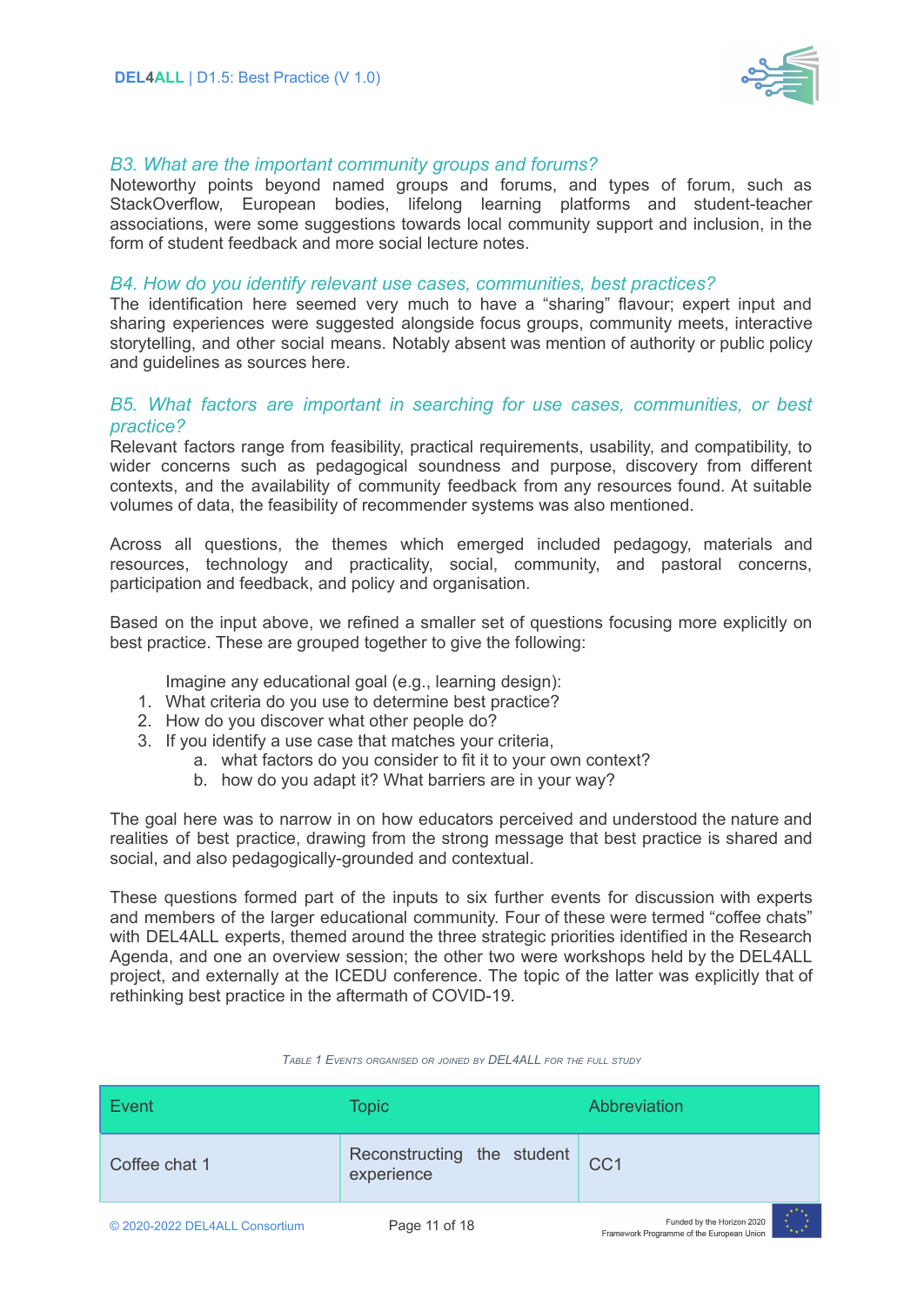

| Coffee chat 2                                                                                                                                                                     | Building digital competencies               | CC <sub>2</sub> |
|-----------------------------------------------------------------------------------------------------------------------------------------------------------------------------------|---------------------------------------------|-----------------|
| Coffee chat 3                                                                                                                                                                     | Towards a high-quality digital<br>ecosystem | CC <sub>3</sub> |
| Coffee chat 4                                                                                                                                                                     | Connecting the dots                         | CC4             |
| DEL4ALL Workshop: Ways<br>forward - resetting digital<br>education in Europe                                                                                                      | Policy recommendations                      | <b>WF</b>       |
| <b>ICEDU Workshop: Learning</b><br>from experiences on hybrid<br>and online teaching during<br>COVID-19 pandemic and<br>beyond - consequences for<br>future teaching and research | <b>Best practice</b>                        | <b>ICE</b>      |

Participation in these events came, in the case of the coffee chats, from the DEL4ALL expert community, and were essentially focus groups with 3-4 attendees (excluding project partners) which enabled in-depth discussions, while the policy workshop was drawn from the wider DEL4ALL community. The International Conference in Education (ICEDU) workshop<sup>1</sup> was an open event. Attendance was around 20 people and consisted largely of practising K12 teachers from across the world, with majority representation seeming to be from outside Europe, primarily from Africa.

The coffee sessions were recorded, and in the case of the two workshops, the discussions were captured using an online shared whiteboard. These outcomes were analysed to identify qualitative themes and examples relating to the best practice questions. The following section discusses the overall findings for each question.



<sup>1</sup> <https://educationconference.co/special-event/>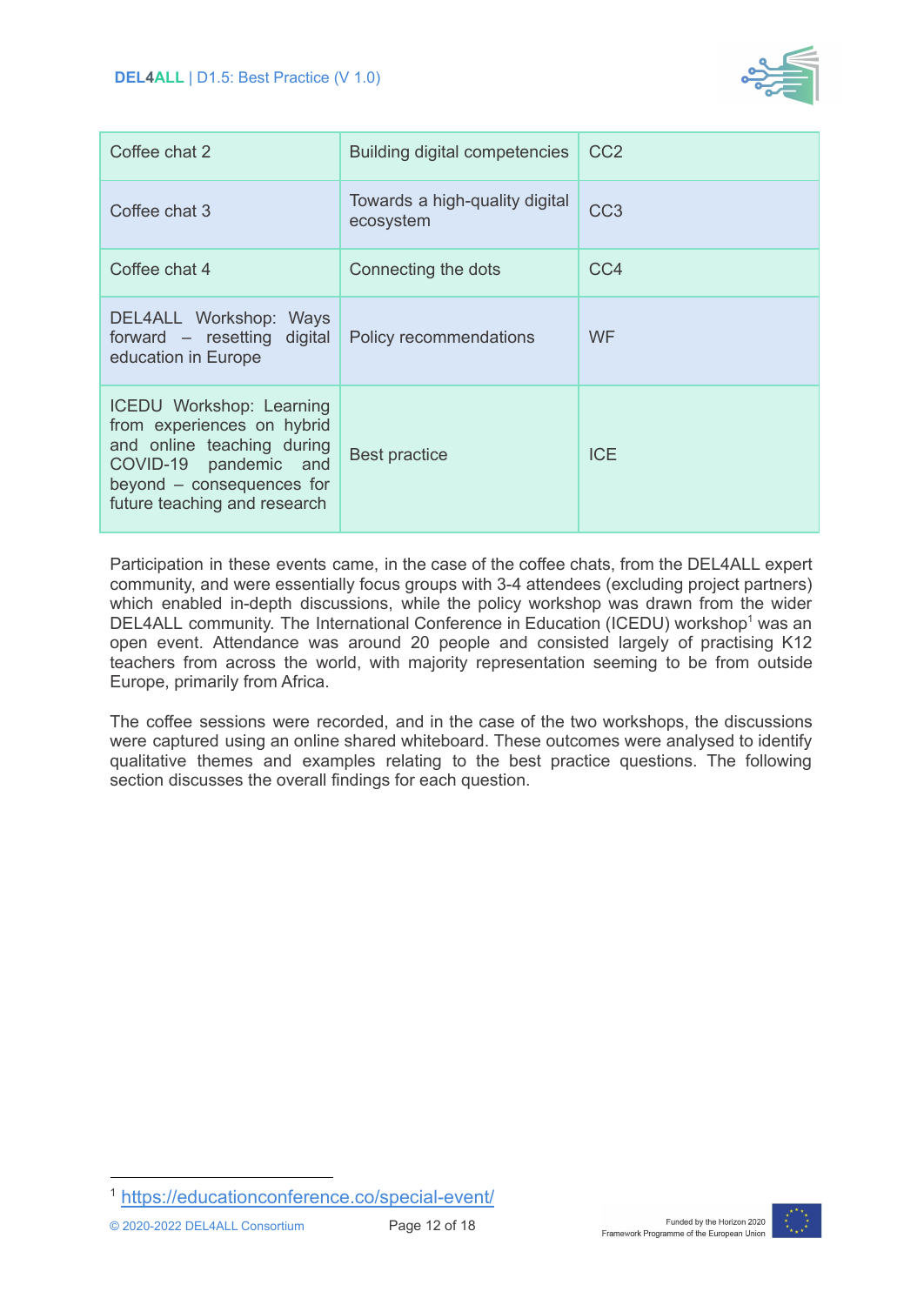

### <span id="page-12-0"></span>**3 WHAT IS BEST PRACTICE?**

Analysis of the discussions across the events mentioned above led to four themes which together summarise the evidence we gathered. What is best practice, according to our respondents? It is:

- П. Pedagogical
- П. Personal
- П. Public
- П. Practical

We discuss each of these in turn, covering both the themes themselves as well as any barriers, issues, or questions our participants identified. We have labelled different claims with the abbreviations of the events in which they were made.

#### <span id="page-12-1"></span>**3.1 Pedagogical**

There was a strong focus among participants on the purpose and goals of adopting educational technology in practice. The intended educational purposes should come first, and be the explicit priority; technological factors are very much secondary. That is to say, technology is applicable as a part of a best practice only if it serves the pedagogy, and not vice versa - there needs to be a "why" for technology use, and it must be integrated in learning objectives (CC2, WF, ICE). Learning design needs to be focused on the target cohort, and be oriented on their goals and situation (WF), pedagogically-grounded and learner-driven (CC1), connected across all kinds of learning, including lifelong learning (CC3, WF) and with engaging content delivery (CC4). Technological approaches such as gamification can be effective if they are not a "gimmick" (CC1).

However, there was agreement that digitally-relevant and hybrid pedagogical approaches were not widely enough known or understood outside of contexts where distance learning has been a norm, and that COVID had highlighted this fact, and given educators a fresh appreciation of distance pedagogy. The recurrent theme of issues arising from attempts to recreate F2F methods in an online space backs this up. Educators and learners are aware that these attempts are difficult, time-consuming, and exhausting, but do not feel they have the training or resources to address this. Particularly as the world moves from a crisis response to a more considered longer-term change, there was a strong view that this should change. It is revealing, from the DEL4ALL perspective of being familiar with certain distance-learning pedagogies, that participants across the events (including those at EC-TEL mentioned earlier) independently described the flipped classroom methodology, in most cases seeming to have arrived at the idea without having been already aware of it or knowing that it has a name. Relatedly, an ICE participant posed the question of whether pandemic learning had led to an increase in autonomous learning, while a CC2 participant described experiencing teacher enthusiasm for a flipped assessment approach, in which oral assessments were performed using recorded video. The focus on using contact time for discussion and understanding feeds into the seemingly widespread concern that interaction and engagement are significant problems for them online, and that learners and educators are exhausted by this, and would benefit from more social activities.

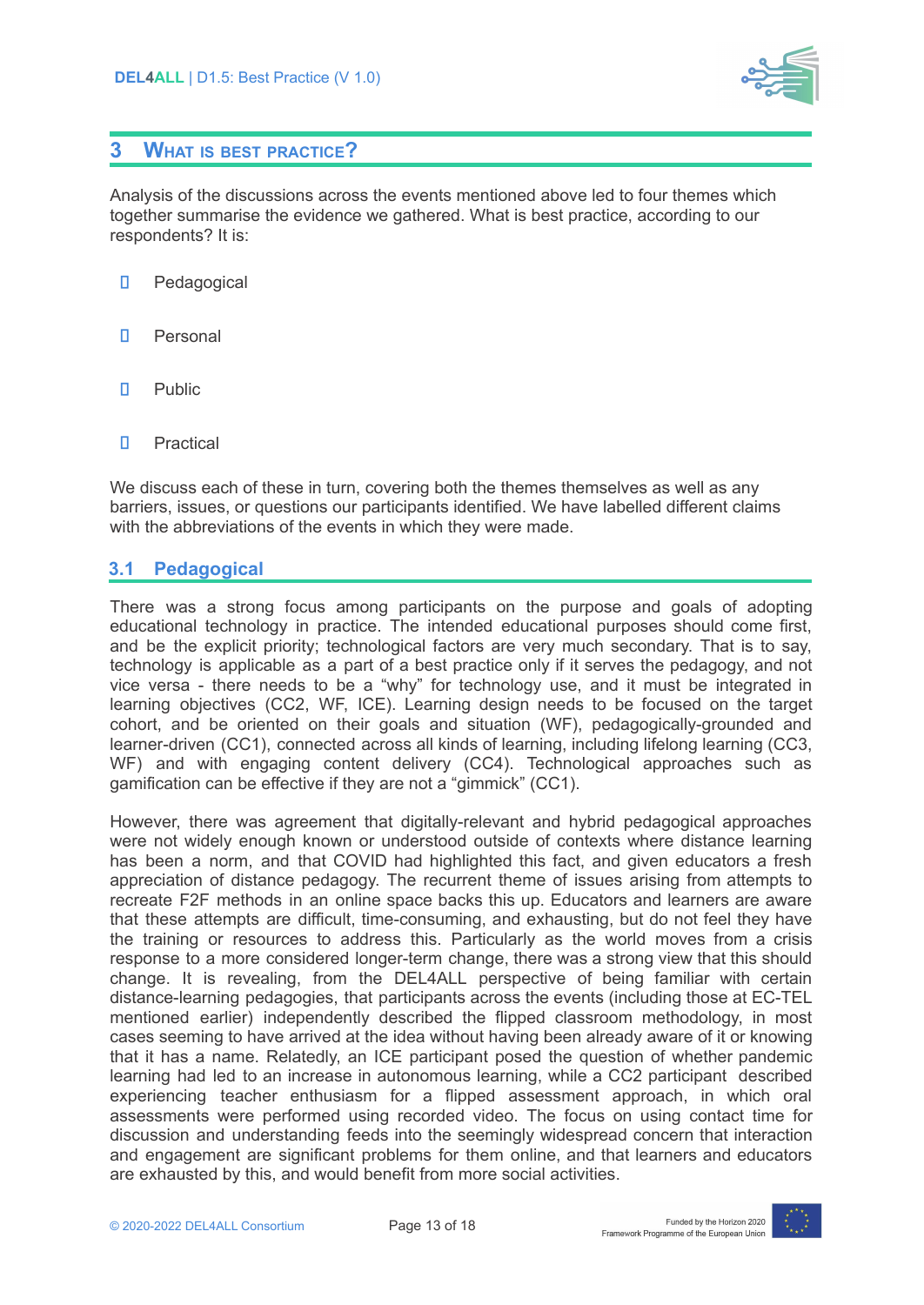

Participants across all events expressed frustration that the pedagogical and purposeful elements of education are overlooked or missing at organisational and policy levels, which tended to prioritise technologies, perceptions of novelty, or political priority over educational purposes. It was felt that policymakers take little note of pedagogy when it comes to educational technology, considering the provision of hardware, infrastructure, or software licences to be enough (CC2, CC3, ICE), without enabling educators with the flexibility to drive technology use *from* pedagogy, and sometimes hampering that. Novel approaches can be seen as "dangerous" (WF) and be held back by formal processes or rules. Across all backgrounds of participant (CC2, ICE), for example, the common policy of banning K12 learners from using their own, e.g., smartphones or tablets in school ("Bring Your Own Device", BYOD) on the assumption that this could only be a distraction from learning, was felt to be limiting in terms of pedagogical options, as well as having practical and equality issues with regard to availability of infrastructure and focusing of resources on providing devices for disadvantaged learners. The sheer volume of regulations concerning AI was reported as making innovation difficult (CC1); not from a lack of care about ethical use, but purely from time required to parse the rules.

There was also concern that the economics and politics of education are affecting the ways in which innovative pedagogy, and evidence for or against its effectiveness, are being learned, with potentially significant evidence for novel pedagogies generated by, e.g., startups, not reaching policymakers due to the greater visibility of larger players in this space (CC4).

An idea which gained strong consensus among DEL4ALL experts in CC1 is that the COVID-19 crisis had exposed assumptions among all stakeholders about how pedagogy is understood and considered in education. Specifically, traditional face-to-face (F2F) education has assumptions of pedagogical purpose embedded in the working practices and physical infrastructure - assumptions which have become implicit. The changes accelerated by COVID-19, then, and the need for a mass shift towards online and hybrid learning, offer an opportunity to rethink this and to make it explicit.

#### <span id="page-13-0"></span>**3.2 Personal**

The personalisation of learning is a large topic, and came up several times throughout the discussions. Following from the contextual nature of pedagogically-grounded education, there are seen to be benefits to taking this contextualisation down to the individual level. What constitutes best practice for one learner may be inappropriate for another. The example given in CC4 was that of a learner with Attention-Deficit Hyperactivity Disorder (ADHD), where expectations of what may be effective and positive for a neurotypical person might turn out to be harmful for someone with ADHD. There was also discussion (CC1) of the potential for personalisation based on individual motivations for learning, and the selection of relevant pedagogies and supporting technologies to address different subgroups of learners. It is in the area of personalised learning that digital technology is perceived to offer advantages that are more difficult or impossible to achieve F2F. For example, the ability to reuse existing resources more easily in a digital setting makes it possible to use relevant materials for an individual's needs even when those needs are different from those of their peers. This is potentially especially valuable for learners with *rare* needs: to research, and create, high-quality resources for those with (for example) different forms of neurodivergence or disabilities where the relevant population within a particular region may be too small for appropriate evaluation to be meaningful. Learning analytics in particular, over a long term, could contribute here (CC3).

There were, as might be expected, concerns too about the risks of learning analytics, with the need for transparency in how it is used (CC3, WF) to prevent misuse and mistrust, biases

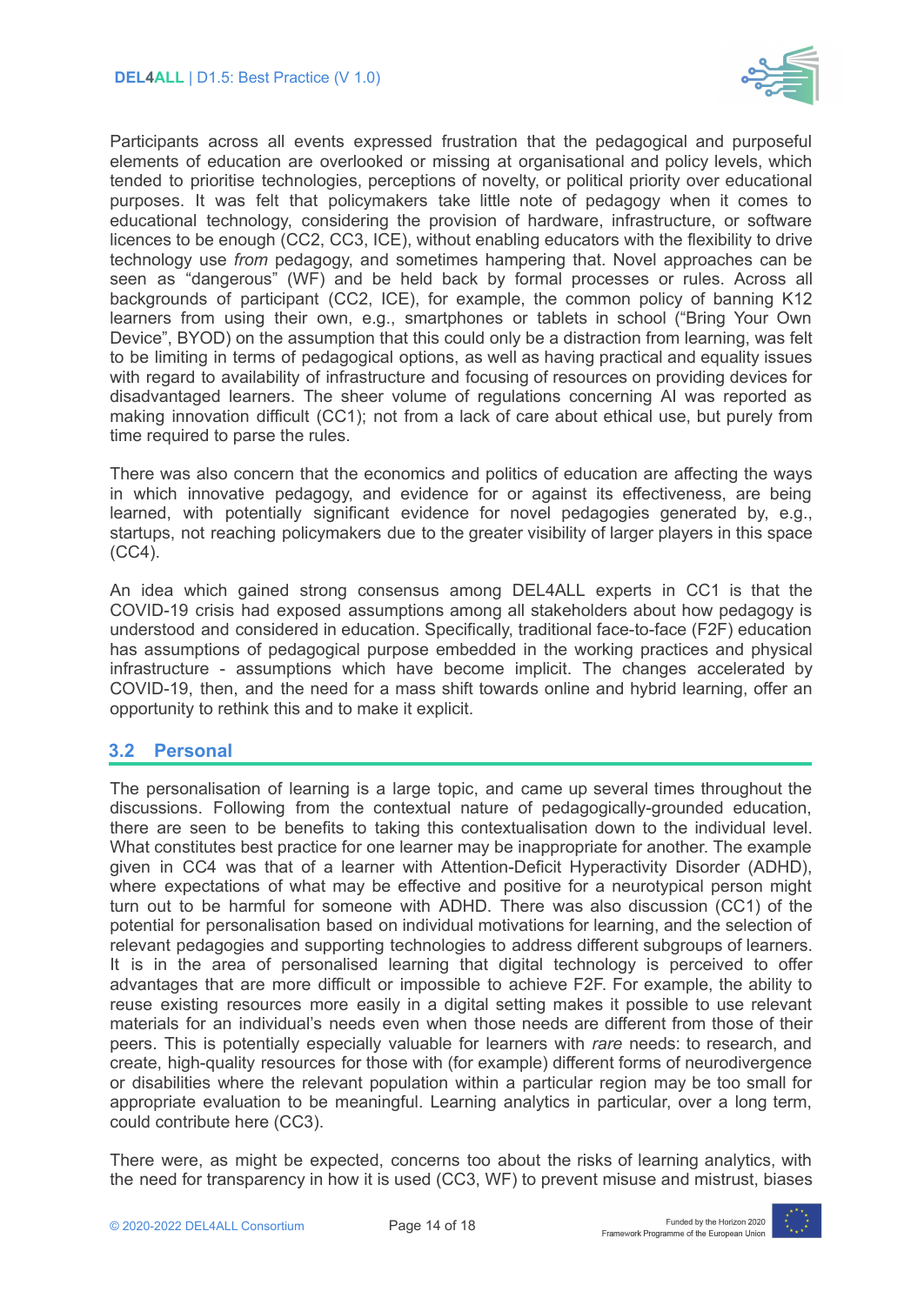

in datasets (WF), and privacy and data protection (CC4, WF). Some participants (CC1, CC4) were also concerned about data protection legislation being *too* limiting to innovation; one participant in CC4 was strongly in favour of allowing individual control of their data protection limitations, suggesting a "lever" from making data completely open, to completely private, depending on interest in or need for innovation based on personalisation. More sophisticated approaches to data analytics may be able to address this idea in a more nuanced way (CC4).

### <span id="page-14-0"></span>**3.3 Public**

Throughout all of the conversations (CCs 1-3, WF, ICE), the need for best practice to be open, accessible, shareable, and adaptable came up over and over - not only in the form of training and discussion with experts, but also in the form of resources that could be reused and adjusted to fit a context. There was a recognition that creativity in the production of learning materials is taking place, including "happy accidents'' (CC2) but that there is no guarantee that individual creators of resources would be able to share them, or if they can, would be able to do so in a way that lets them be discoverable and adaptable by others. Platforms for sharing, reviewing, and adaptation of best practices (or problems - CC1), including adaptation to different cultural contexts (WF) were proposed by multiple participants (CC1, CC2, WF, ICE). Open Educational Resources (OERs) were discussed, with questions raised about their quality and how to determine it. One suggestion was that quality measures from *community* use of OERs - ratings, reviews, and so on - would be beneficial to have, although it was also noted that quality is very contextual (CC3). Advanced technologically-based learning materials may also be expensive or specialist to produce - for example, three-dimensional environments for virtual reality, or sound design (CC3, WF, ICE). Individuals or small institutions may lack the capacity to create these, and therefore leave the way open for a smaller number of large actors to dominate. Participants suggested, therefore, that sharing models could be helpful in this regard - if a technologically-sophisticated OER is to be open or usable across a larger population, then development of it can scale, and the costs and availability of the relevant skills can be shared (CC3). This is particularly the case for examples of the use of digital and online pedagogies, where access to reusable resources is perhaps taken further than documents or videos as OERs, but are shared with pedagogical context and goal information, perhaps as templates for time-starved educators to use (CC3, ICE).

#### <span id="page-14-1"></span>**3.4 Practical**

Knowing, understanding, and sharing pedagogically-grounded best practices in digital education is of course very little use if they are not practical to apply and use in whatever educational contexts it makes sense to use them. There are, of course, many factors going into practicality - technical compatibility with existing solutions, skills to make use of them, and accessibility of resources and infrastructure on which to access them. An argument made for BYOD policies is precisely that they are practically taking advantage of existing available technologies with which learners are already familiar (CC2, ICE), minimising institutional or governmental unsustainable and out of date hardware, and allowing resources to be better spent on equal access to technology (CC2, CC3, ICE). Interoperability on a technical level was argued as a means to improve scaling and reuse (CC3).

An open topic which repeatedly came up (CC1, CC3, CC4, ICE) was about the possible future practicality of technological support for pedagogical methods which involve physical modalities of interaction as well as informational - what a CC1 participant described as "wellies in the mud" learning - from the availability of support for virtual laboratories and experiments to more hands-on activities and subjects.

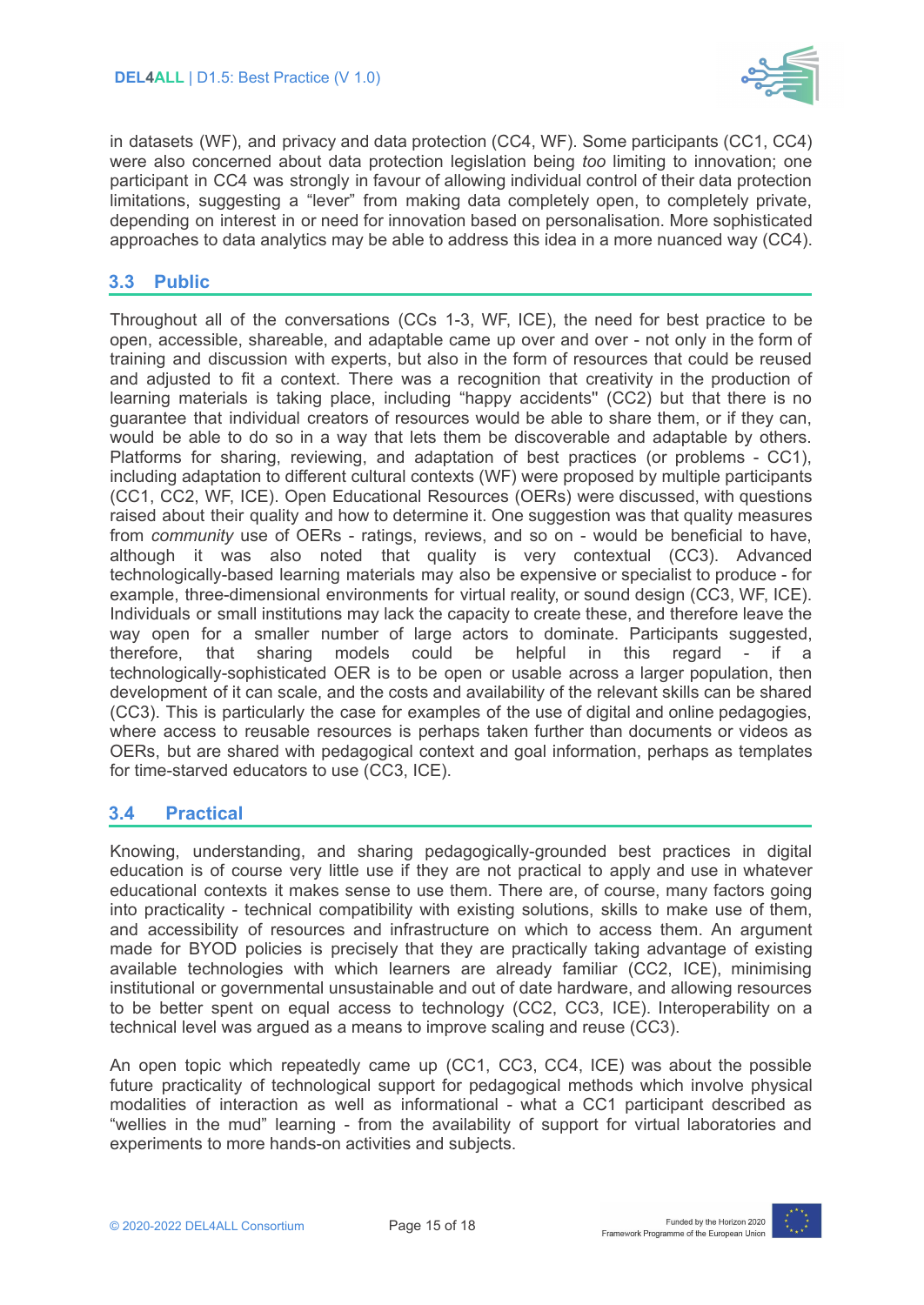

As with pedagogy, there were concerns that practicality is approached at too low a level (CC3, CC4, WF) of hardware and infrastructure; while important, conceptual practicality in terms of skills and ideas matters too, in terms of the usefulness of, e.g., materials and learning object repositories (WF) for educational goals, or the delays between having ideas and being able to put them into practice. A CC3 participant gave the example of robotics courses being unable to include the most up to date and engaging concepts because of the slow approvals process to buy licences for the latest versions of relevant software. More generally, participants (CC3) wondered whether some of these barriers might arise from misunderstandings about technical literacy, with institutional (generally older) decision makers underestimating the technical fluency of younger "digital native" learners.

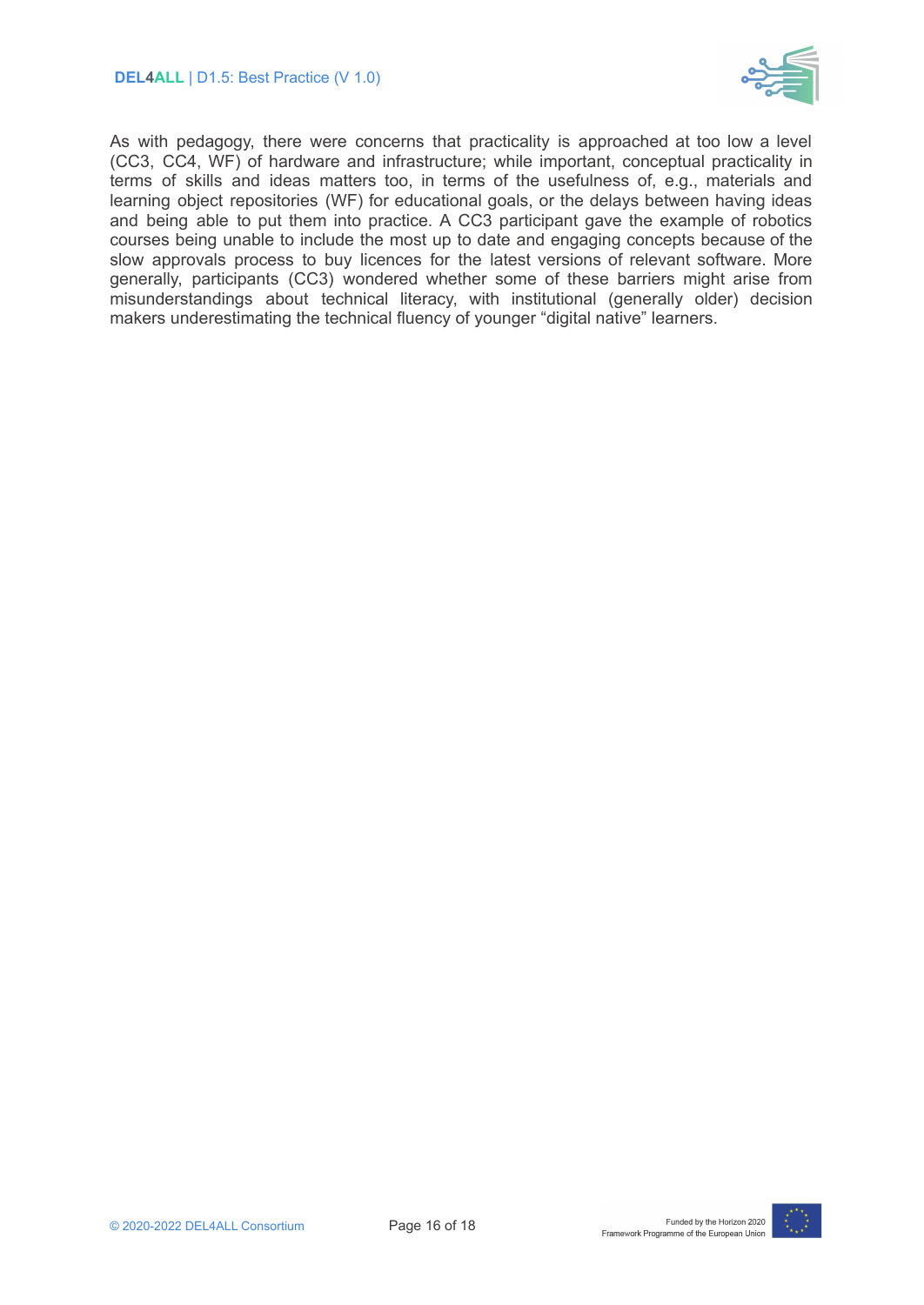

#### <span id="page-16-0"></span>**4 CONCLUSION AND LESSONS LEARNED**

We have presented the motivations, methods, activities, and outcomes of DEL4ALL's analysis of best practice in digital education. Via input from community members and beyond, we have identified four themes of best practice which run across their responses, which are *pedagogical, personal, public*, and *practical.* Within these, we have considered what is perceived to be relevant and helpful, and what barriers are in the way.

These conclusions reflect only the situation at the time of writing, of course. It might be expected that, during, and in the possible aftermath of, the COVID-19 pandemic, there would be a heightened sense of instability and uncertainty. This does indeed seem to be the case. However, participants generally clearly distinguished, in discussions, between crisis responses and long-term topics, and those with expertise in digital education also reflected that their COVID-19 experiences seemed in many cases to be a strong intensification of existing issues rather than new ones.

The primary conclusions to be drawn from these studies are threefold: firstly, that, while participants in the practice of education held targeted contextual learning design and pedagogical methods as central to the effective use of learning technologies, there is widespread frustration that they do not occupy the same centrality in the landscape of educational policy. And secondly, that best practice is ultimately a shared endeavour, which benefits from openness, adaptation, and analytics at scale, in order to be both effective, efficient, and also contextualised and personal to the learner. Finally, and following from these two conclusions, the changes required to employ digital best practices at scale seem to be systemic. A lack of responsiveness at institutional and governmental levels hampers innovation and spreading of best practice, and that a rethinking of the assumptions behind policy relating to educational quality and practices has the potential to make significant differences. Some of the policy recommendations in [2] reflect these issues.

There was optimism among participants too. Although COVID-19 has posed major difficulties to the education sector beyond its more apparent human cost, the lessons learned from it also provide a chance to improve - to consider radical methods of evidence-based learning, and potentially overhaul a model of education that has been in use for more than 1000 years, to achieve something more flexible, sustainable, and resilient.